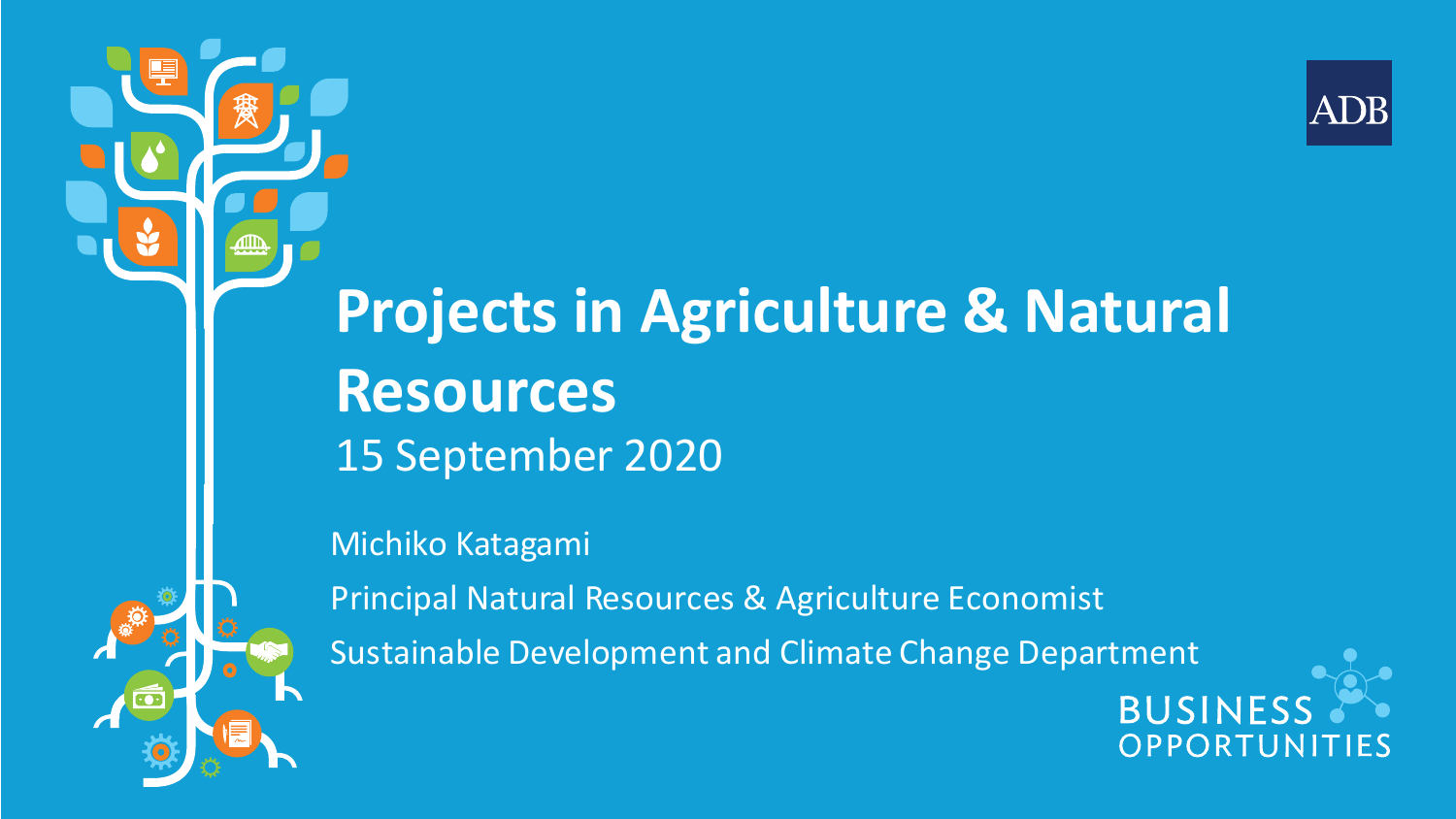#### Operational Priority 5 **Promoting Rural Development and Food Security**



**2**

**Rural development**

**Agricultural value chains**







- farmers to consumers food distribution efficiency, post-harvest losses; farmers' profitability, and food safety, affordable and nutritious food access improved
- Sustainable food systems to produce more with less resources while addressing malnutrition



**Climate-smart agriculture**

**Water service delivery and efficiency**

**Water-food-health nexus**



**empowerment**

**Knowledge-intensive** 

**Youth and women** 

- Rural infrastructure
- Companies providing new or improved nonagricultural goods and services
- Health care, education, and financial services established or improved
- Rural economic hubs
- Wholesale markets, Storages, agri-logistics, and modern retail assets established or improved
- Agribusinesses integrating farmers in efficient value chains
- Food safety and traceability standards improved
- Land improved through climate-resilient irrigation infrastructure and water delivery services
- Farmers using quality farm inputs and sustainable mechanization
- Commercial farming land supported
- Modern knowledge-intensive corporate farming models introduced **agriculture** 22 and 22 and 22 and 22 and 22 and 22 and 22 and 22 and 22 and 22 and 22 and 22 and 22 and 22 and 2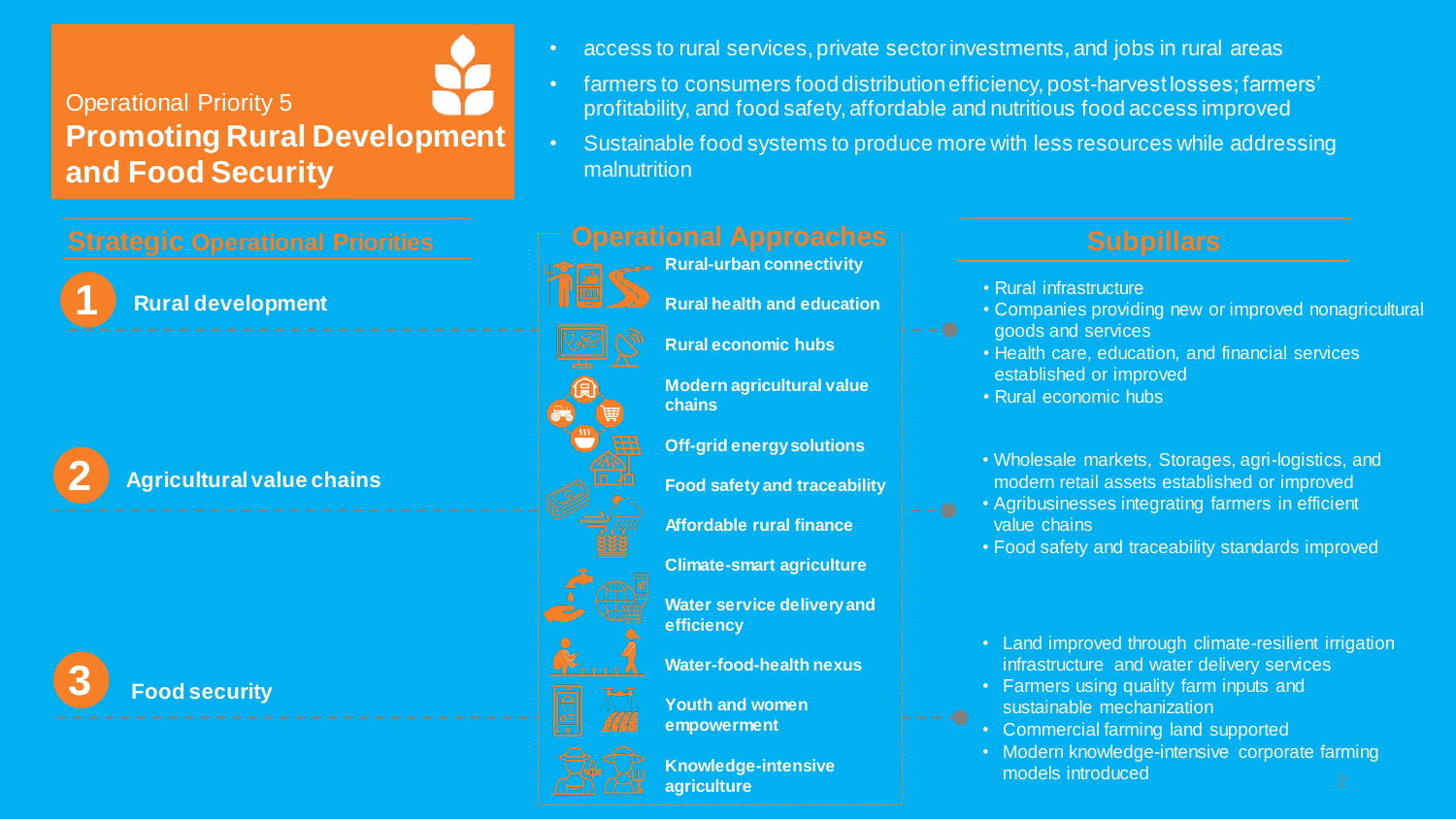### **STRATEGY 2030 HOLISTIC APPOACH**



**OP1: Addressing remaining poverty and reducing inequalities—**Improve farm productivity, increase farmers' income, reduce malnutrition, promote water and energy security in rural areas, build community climate resilience



**OP3: Tackling climate change, building climate and disaster resilience, and enhancing environmental sustainability—**Upscale climatesmart agriculture and technologies and practices to supply more food with less water, energy and labor



#### **OP6: Strengthening governance and institutional capacity—**Establish more farmer

groups and cooperatives for agribusiness, integration of farmers in agribusiness value chains, policy reforms, and PPP building



**OP2: Accelerating progress in gender equality—**Promote equal access of women farmers to productive assets, financing, digital technologies, agribusiness and other opportunities



**OP4: Making cities more livable—**Improve urban food security through better rural-urban market integration and connectivity, urban agriculture (vertical farming, green building with vegetation etc.) while promoting food safety and regional cooperation and integration



#### **OP7: Fostering regional cooperation and integration—**Promote food trade and create economic opportunities through regional policy dialogues, and investments in agri-logistics, marketing, digital technologies, and e-commerce to effectively link farmers with consumers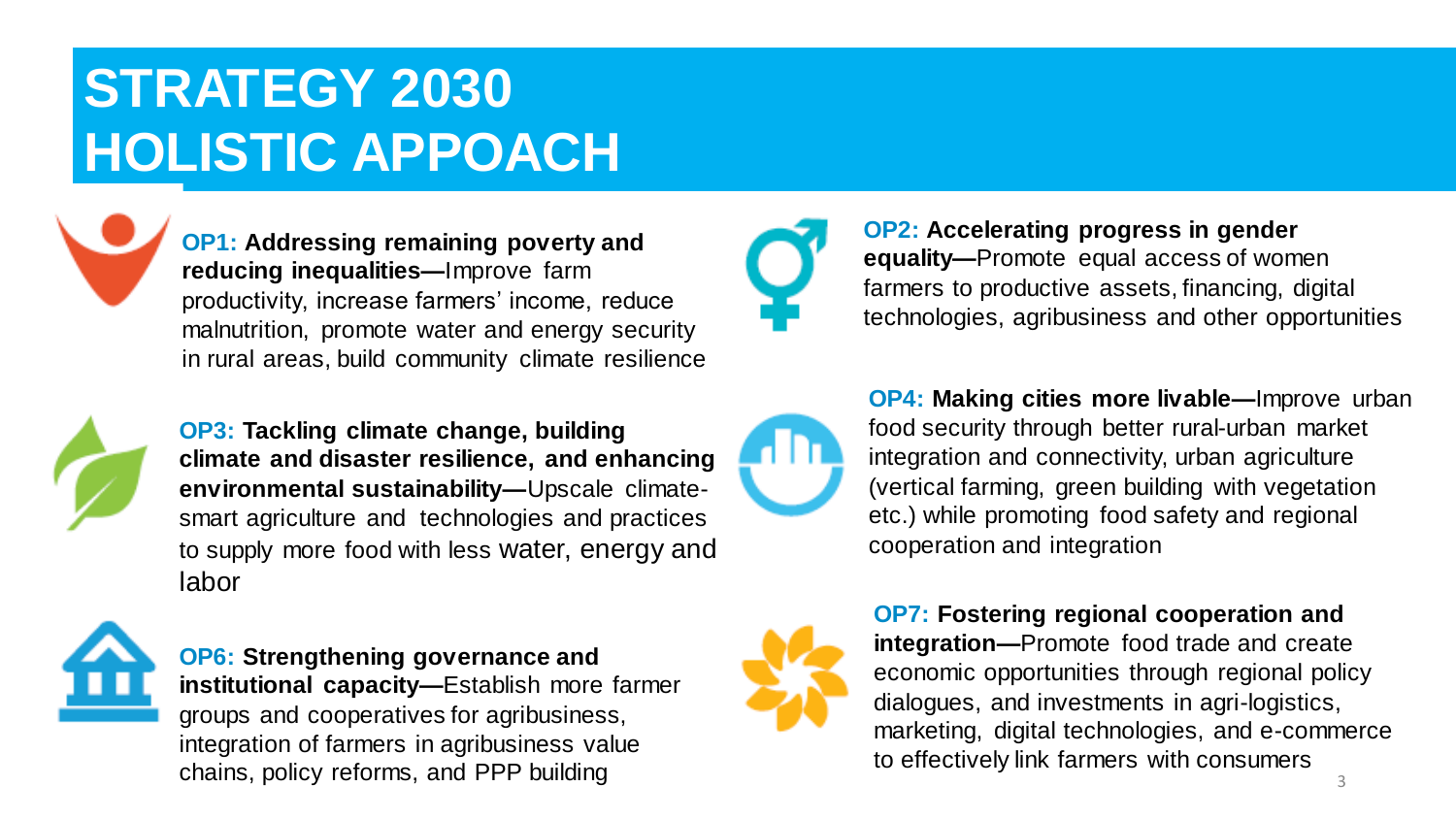### **RURAL DEVELOPMENT AND FOOD SECURITY FOCUS AREAS**

**Plan 2019-2024**

Accelerated rural development

Efficient agricultural value chains

Food security for all



**Learning**

**Synergies**

#### **Action Areas**

**Prosperous rural economies for safe and nutritious food**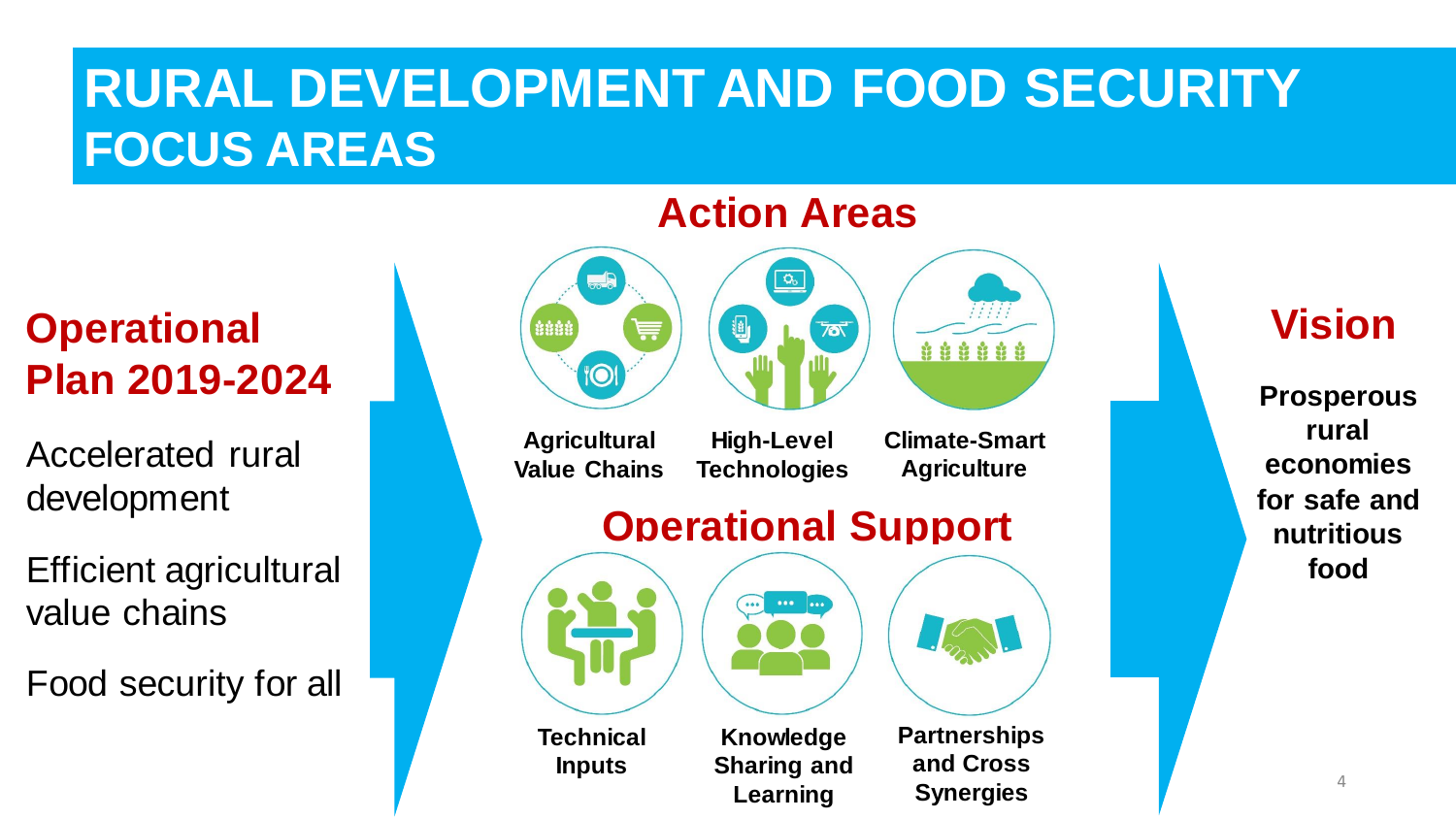#### **2017-2019 Food Security Investments (\$ million)\***

Food security investments have increased by 13% from 2017

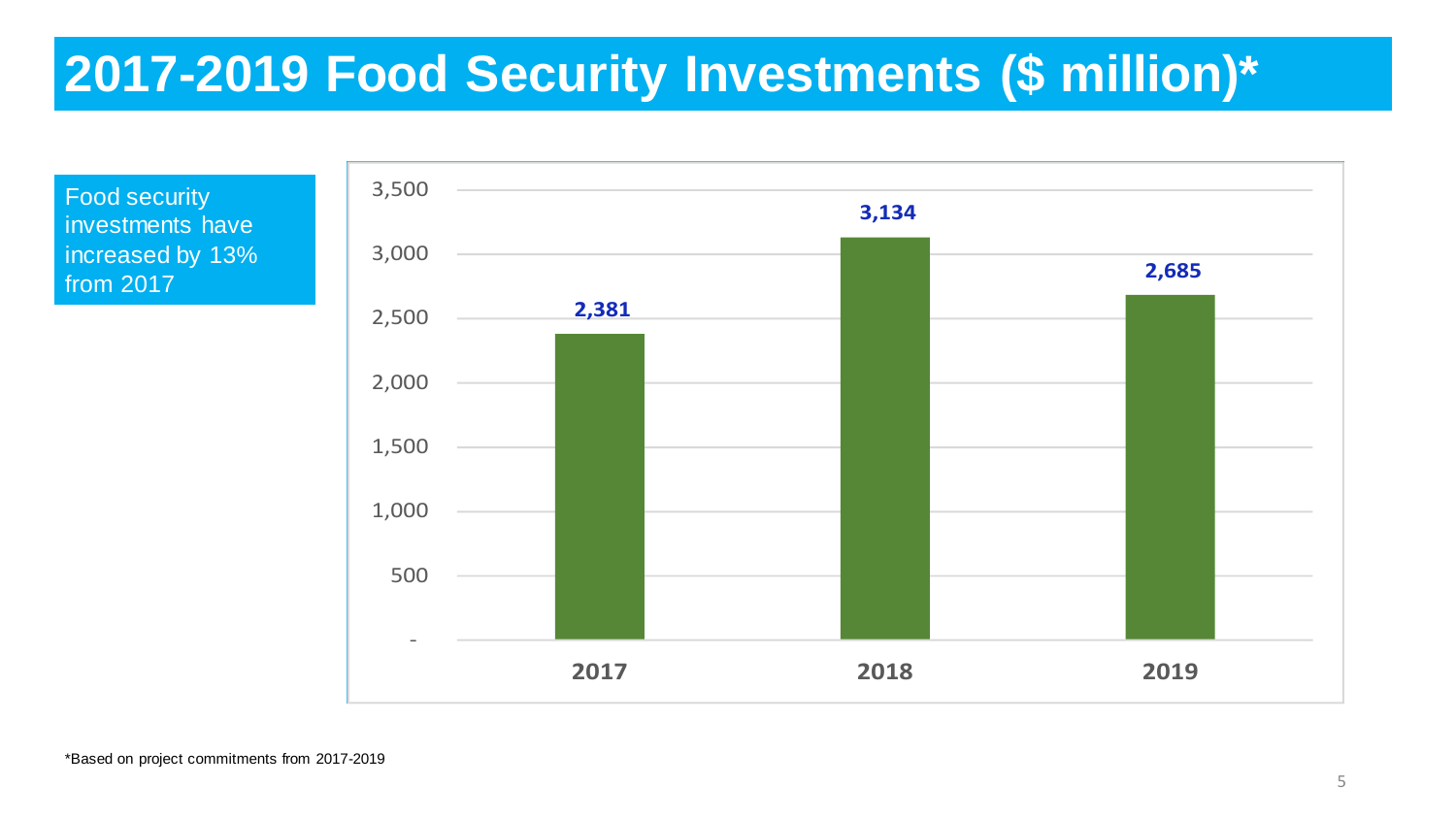#### **2017-2019 Climate Finance Investments (\$ million)\***

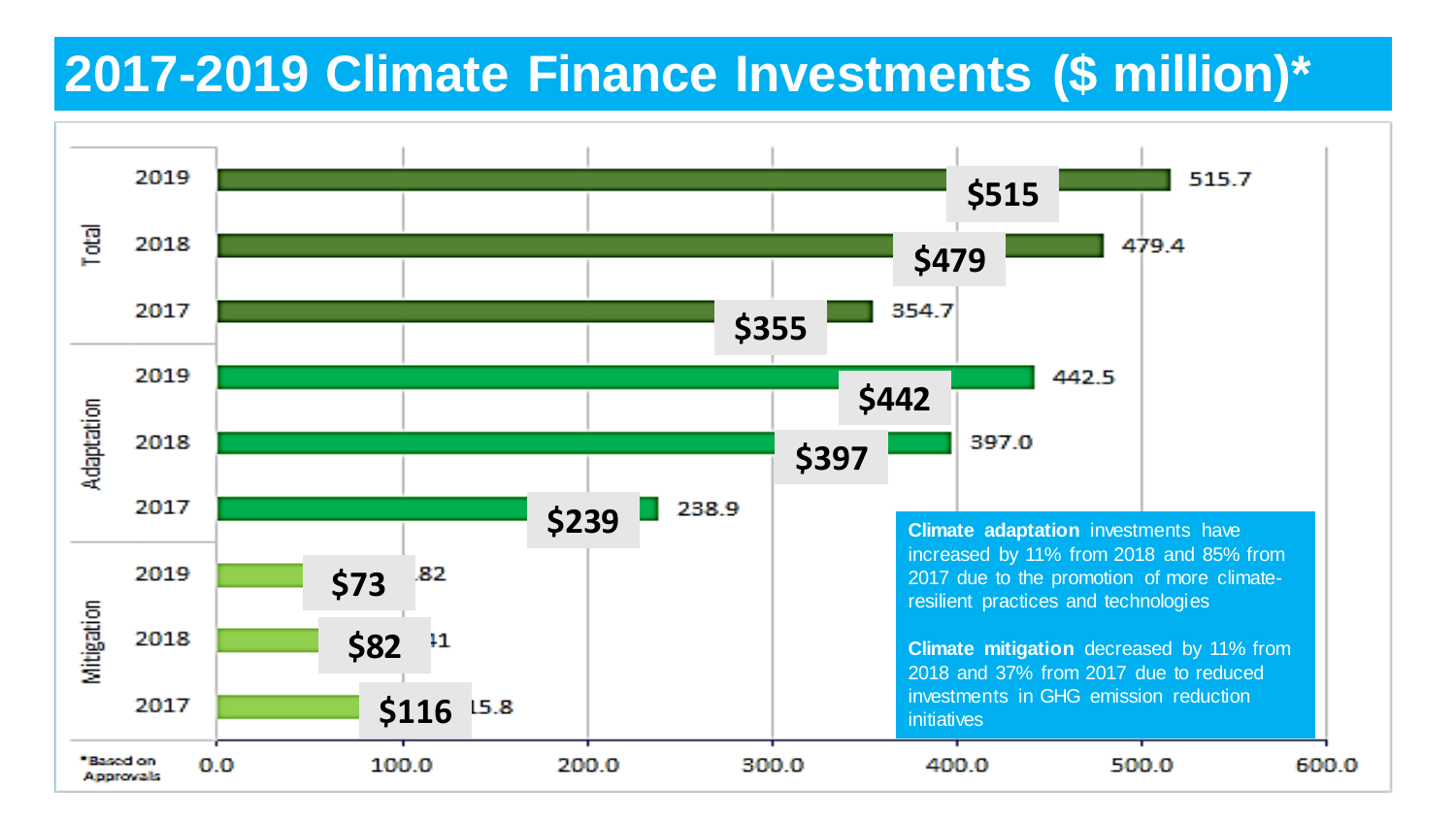### **2017-2019 ANR Projects Supporting Gender Equality and Women Empowerment\***



Source: ADB, 2020 (Based on approvals)

\*Gender Mainstreamed includes Gender Equity Theme (GEN) and Effective Gender Mainstreaming (EGM), while Others include Some Gender Elements (SGE), and No Gender Elements (No Gender Elements)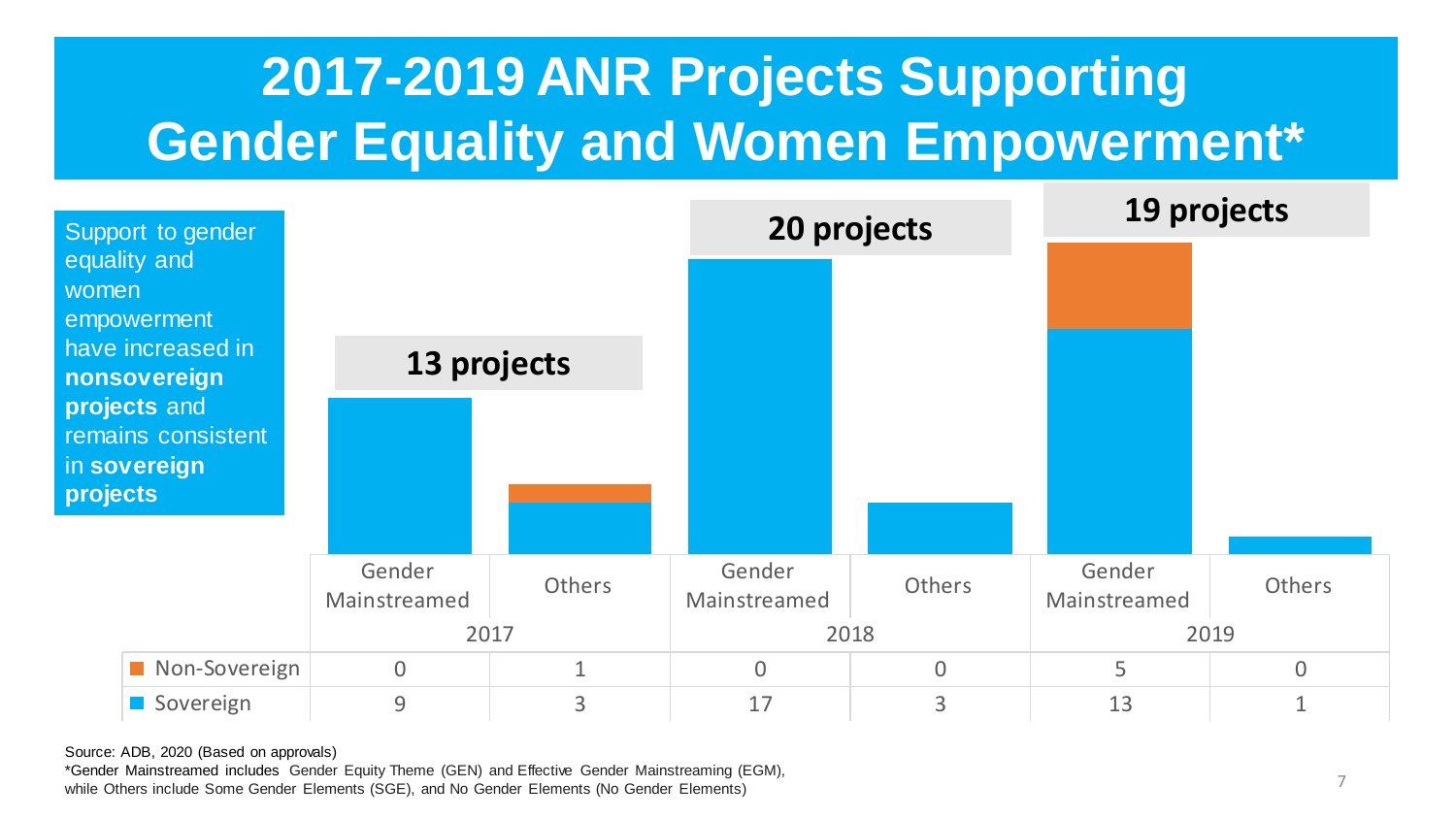

**BUSIN** 

OPPORTUNITIES

### **Regional Technical Assistance (Indicative)**

| <b>Approval</b><br>Year | <b>Unit</b>    | <b>TA Name</b>                                                                                                     |
|-------------------------|----------------|--------------------------------------------------------------------------------------------------------------------|
| 2021                    | <b>SDTC-AR</b> | <b>Building Sustainable Food and Nutrition Security in</b><br>Asia and the Pacific (Phase 2)                       |
| 2021                    | <b>SDTC-AR</b> | <b>RETA 9902: Digital Solutions for Improved Efficiency in</b><br><b>Agricultural Value Chains - Supplementary</b> |
| 2022                    | <b>SDTC-AR</b> | <b>Promoting Rural Development and Food Security</b>                                                               |
| 2023                    | <b>SDTC-AR</b> | Food Security in the Covid-19 Era                                                                                  |
| 2023                    | <b>SDTC-AR</b> | <b>Agricultural Value Chains Efficiency in Selected</b><br><b>Countries</b>                                        |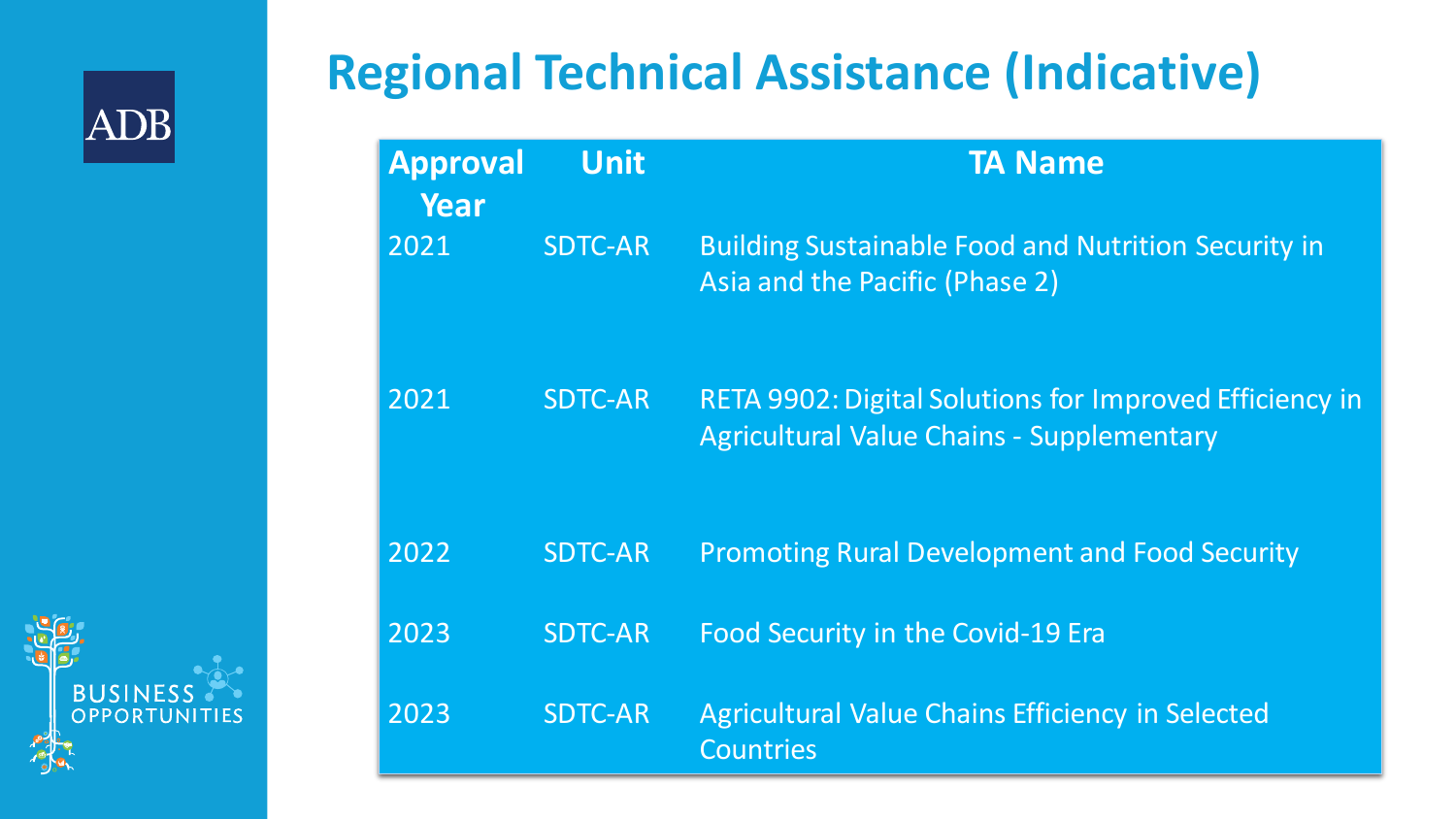

### **Transaction Technical Assistance (Indicative)**

#### **TA Name**

| <b>AFG</b> | <b>Preparing the Climate-Resilient Livestock Value Chain \$800,000</b><br><b>Enhancement Sector Project</b> |           |
|------------|-------------------------------------------------------------------------------------------------------------|-----------|
| <b>KAZ</b> | <b>Preparing the Livestock Value Chain Development</b>                                                      | \$500,000 |
| <b>PAK</b> | <b>Locus Attack and Food Security</b>                                                                       |           |
| <b>ARM</b> | <b>Enhancing High-Value Crop Diversification</b>                                                            | \$750,000 |
| <b>UZB</b> | <b>Livestock Feed and Fodder Commercialization</b><br>Project                                               |           |
| <b>UZB</b> | <b>Agro-logistical Infrastructure Expansion Project</b>                                                     |           |

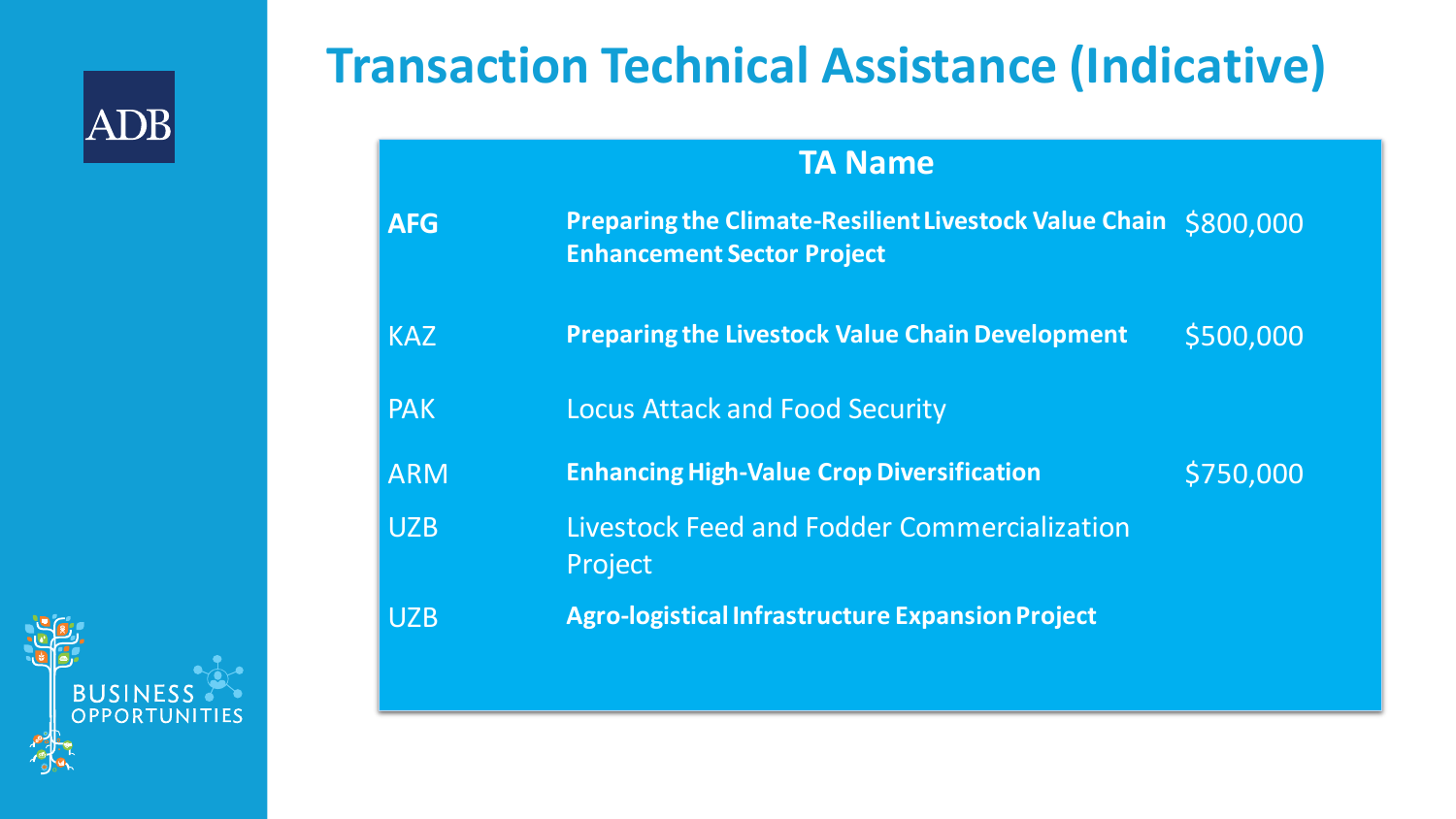

#### **Transaction Technical Assistance (Indicative)**

| <b>TA Name</b> |                                                                                     |           |  |  |  |
|----------------|-------------------------------------------------------------------------------------|-----------|--|--|--|
| <b>PHI</b>     | Mindanao Agro-enterprise project                                                    | \$600,000 |  |  |  |
| <b>MYN</b>     | <b>GMS Economic Corridor Agribusiness</b><br>Development                            |           |  |  |  |
| <b>TIM</b>     | <b>Coffee and Agroforestry Livelihood</b><br><b>Improvement (Phase 2)</b>           |           |  |  |  |
| <b>PRC</b>     | <b>Preparing the Silk Road Ecological Protection and</b><br><b>Rehabilitation</b>   | \$800,000 |  |  |  |
| <b>IND</b>     | Himachal Pradesh Subtropical Horticulture,<br><b>Irrigation, and Value Addition</b> |           |  |  |  |
| <b>BAN</b>     | <b>Market and Value Chain Infrastructure</b><br><b>Development Project</b>          |           |  |  |  |